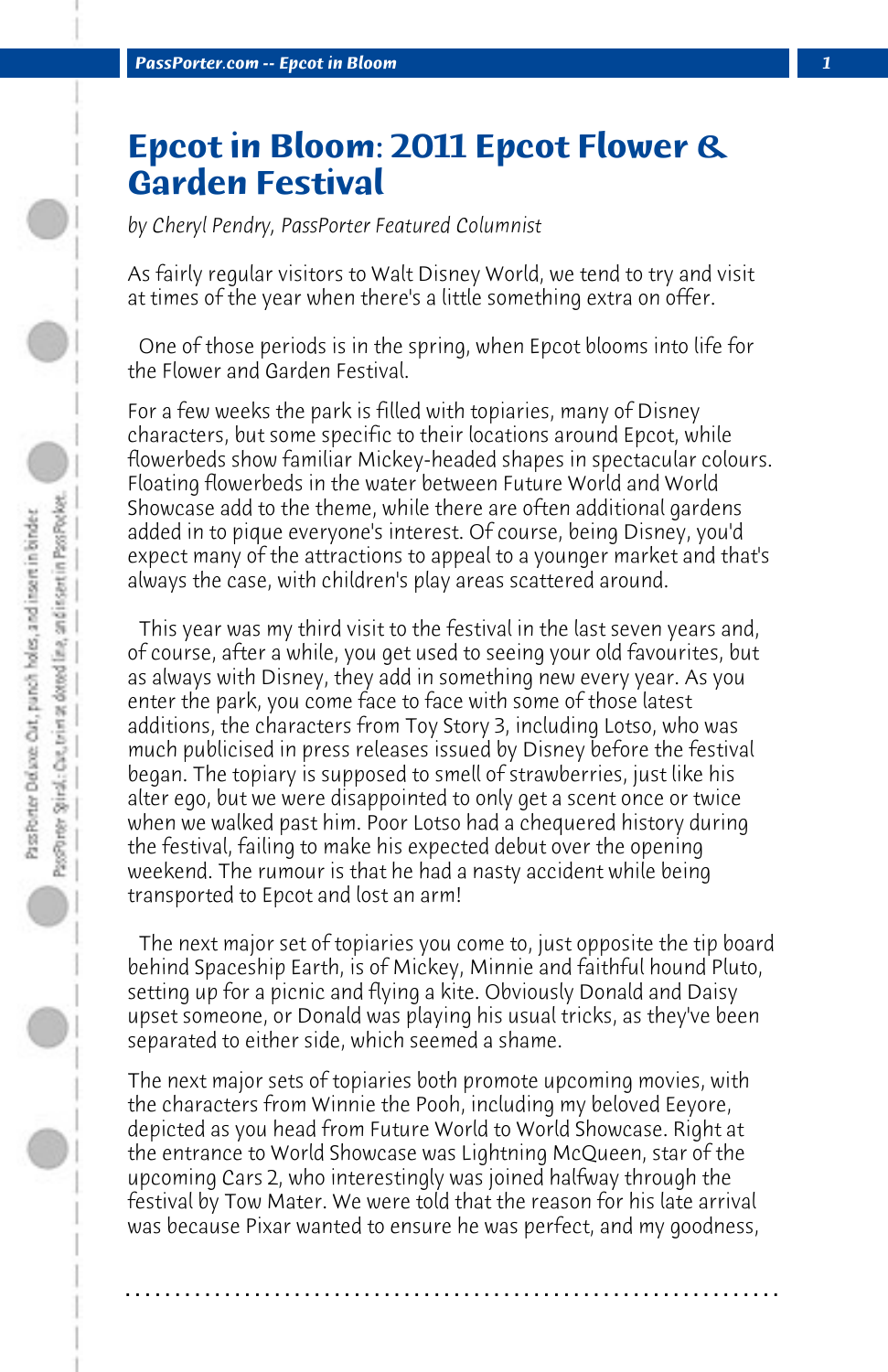he was! The work that went into him was quite something.

 Many of the old favourite topiaries can be found around World Showcase, with the pandas back at China and Lady and the Tramp re-appearing in Italy. Peter Pan, Captain Hook and Tic Toc make their way to the United Kingdom this year. One obvious omission were the geese in Canada, which we found are now installed far outside the park, at the entrance to the Wilderness Lodge. I was disappointed not to see them in their familiar spot. Somehow, the displays in Canada this year didn't seem to be as stunning as previous years.

 I was also sad to not see the dragon in the water in front of the Temple of Heaven in China, as that was absolutely stunning a couple of years ago. Instead, they have small topiaries, each representing every year of the Chinese zodiac. These, like so many things at Disney, took a bit more work, as they were easy to miss on a first flying visit.

 A new addition this year was the Tangled tower, in the model railway section in Germany. Look closely and you'll see that in the tiny town square, they're even holding their own mini Flower and Garden Festival, which was a lovely touch. France seemed to have a vast array of topiaries, including the princesses, Belle, Beast and other characters from Beauty and the Beast, such as Lumiere. As a result, France's annual perfume garden seemed to have a little less prominence.

 We had a wait to visit Bambi's Butterfly Garden, due to the intense heat Orlando was experiencing during our stay. There was no way I wanted to be going inside what was effectively a large tent, but when it finally cooled down a bit to allow us in there, we found more butterflies than we had a couple of years ago.

 The fairies' garden remains, although I didn't find this as spectacular as in 2009, partially because some of the garden just had displays along the side of the path, rather than allowing you to walk through the whole thing.

 Close by are the flowerbeds between Future World and World Showcase, some showcasing Mickey heads, while others are just stunning blocks of colour. This was one of the aspects that I enjoyed most when we first visited the Festival, but a couple of years ago, they were looking less than fresh, shall we say? I was delighted to see that, this year, they were returned to their former glory, although sadly the same couldn't be said of the floating flowerbeds in the same area. On one day, we spotted one that looked as if it had been flattened by a bird sitting on it!

**. . . . . . . . . . . . . . . . . . . . . . . . . . . . . . . . . . . . . . . . . . . . . . . . . . . . . . . . . . . . . . . . . .**